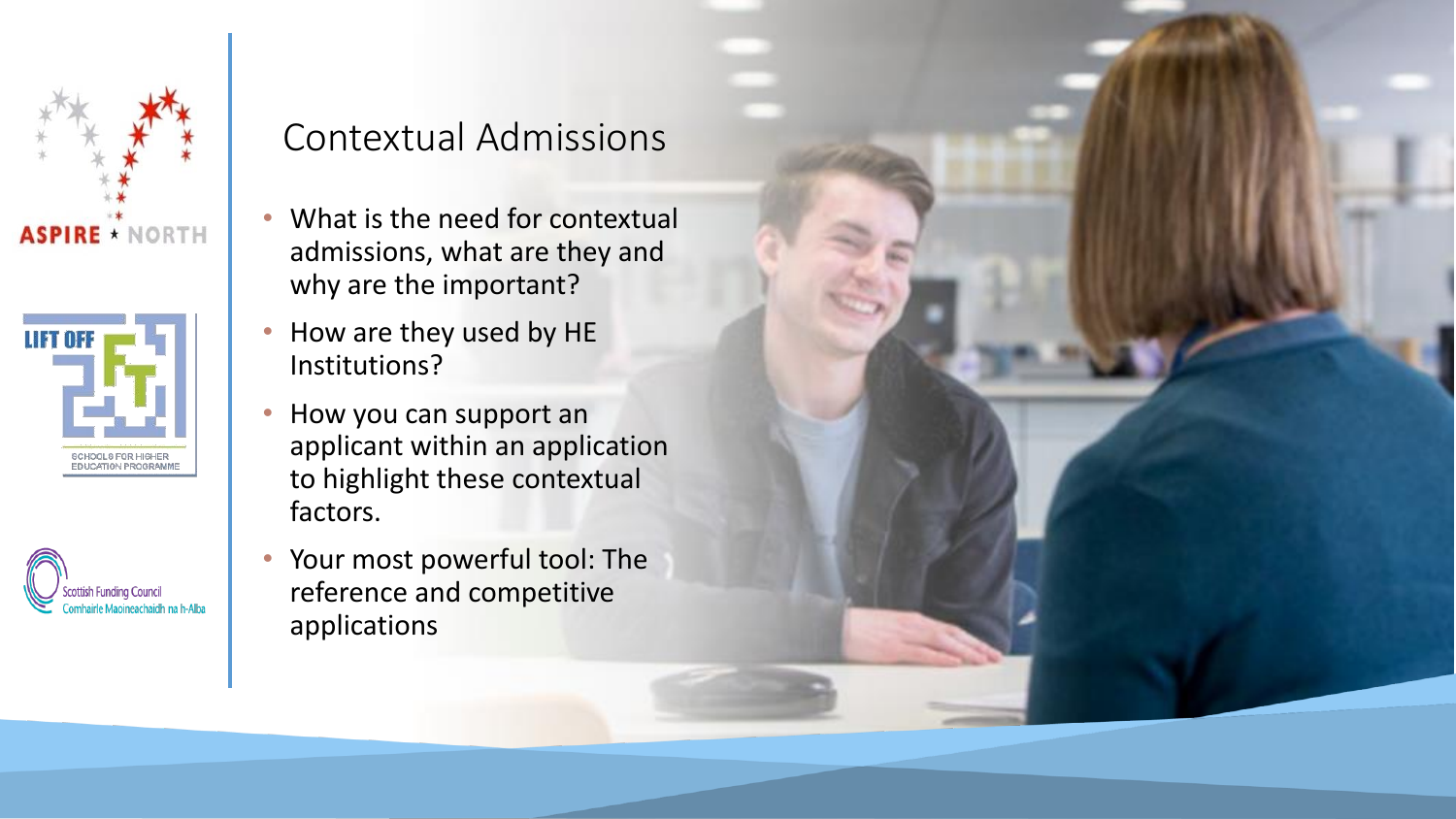



Four applications have arrived at **Edinburgh Napier University Admissions Department seeking** entrance to study:-

**BA (Hons) Degree in Psychology** 

1 from Andrew, 1 from Sara, 1 from Ben and 1 from Katie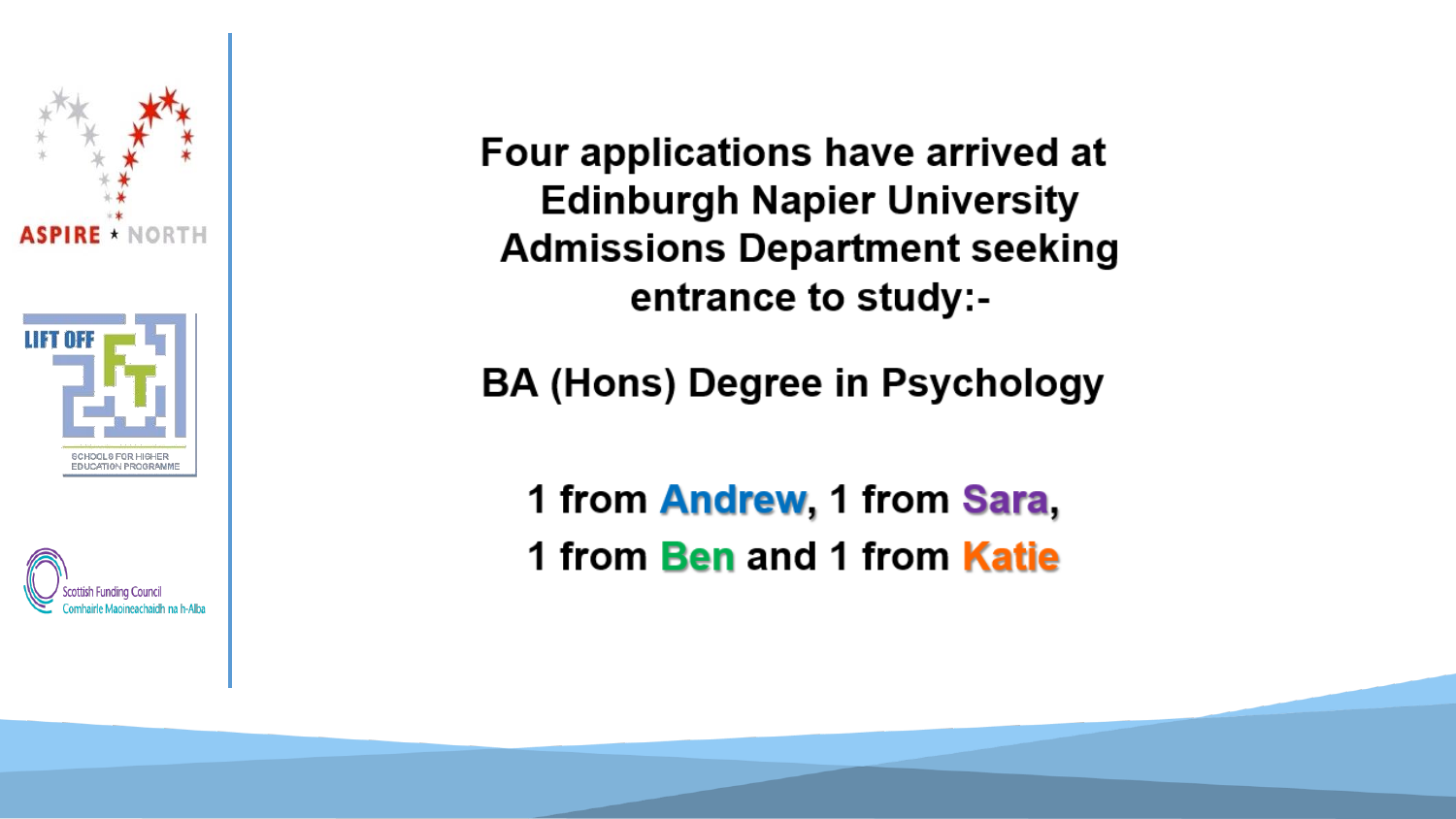





# **Meet the Applicants**

## **Andrew**

| 17 years old                                      |   |  |
|---------------------------------------------------|---|--|
| National 5 x 6 including Maths at B               |   |  |
| Highers in                                        |   |  |
| English                                           | А |  |
| Maths                                             | в |  |
| Biology                                           | в |  |
| Geography                                         | с |  |
| Studying: Higher Psychology, AH<br><b>Biology</b> |   |  |

### **Ben**

| 17 years old                                      |   |  |
|---------------------------------------------------|---|--|
| National 5 x 6 including Maths at B               |   |  |
| Highers in                                        |   |  |
| English                                           | А |  |
| Maths                                             | в |  |
| <b>Biology</b>                                    | в |  |
| Geography                                         | c |  |
| Studying: Higher Psychology, AH<br><b>Biology</b> |   |  |

### **Sara**

| 17 years old                                      |   |
|---------------------------------------------------|---|
| National 5 x 6 including Maths at E               |   |
| Highers in                                        |   |
| English                                           | А |
| Maths                                             | в |
| <b>Biology</b>                                    | в |
| Geography                                         | c |
| Studying: Higher Psychology, AH<br><b>Biology</b> |   |

### **Katie**

17 years old National 5 x 6 including Maths at B **Highers in** English А **Maths** в **Biology** в Geography C Studying: Higher Psychology, AH **Biology**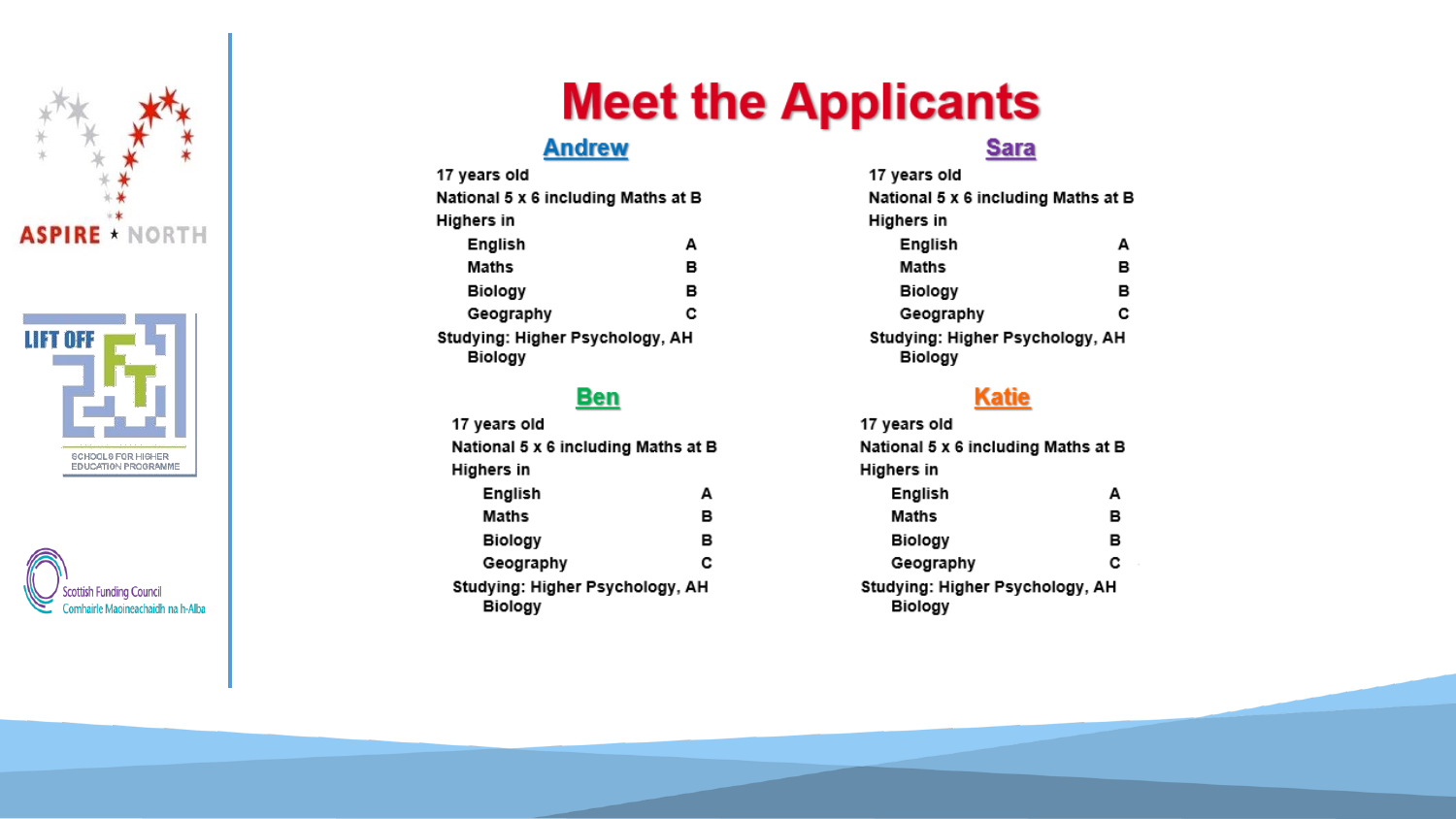







**Applicant:** Gets to give a full account of their background, their potential and gives them the best possible opportunity for an offer for their chosen course. They also get maximum benefit of university support pre and post application.

![](_page_3_Picture_6.jpeg)

**Advisors:** Ensure a core part of your capacity to support the applicant is achieved. Maximising the benefits to your applicant and getting the support they need.

**Institutions:** Get a full understanding of the applicant and can take that into account when making an offer and supporting them throughout their time at the institution.

![](_page_3_Picture_9.jpeg)

![](_page_3_Picture_10.jpeg)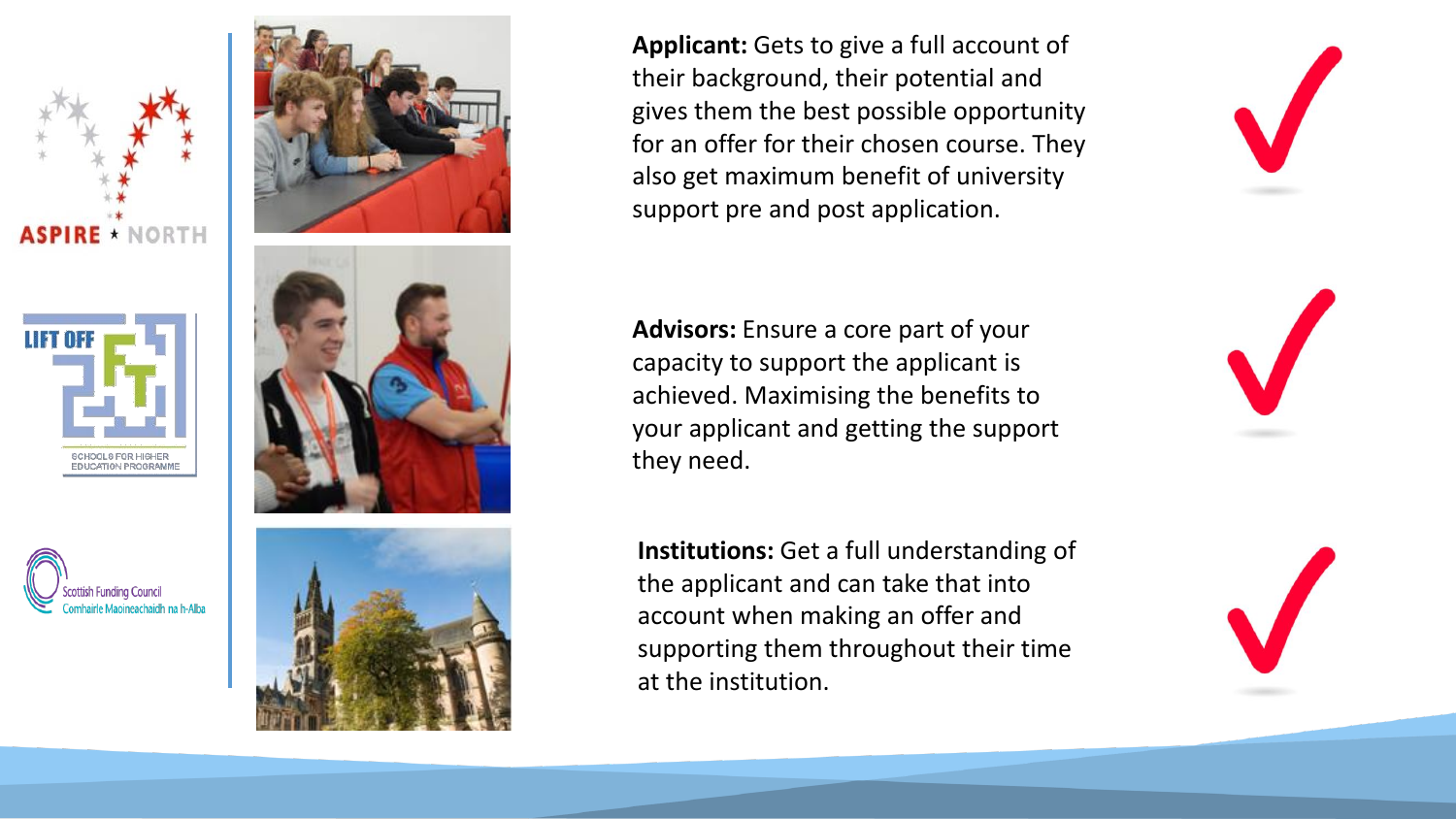![](_page_4_Figure_0.jpeg)

# Definition of Contextual Admissions

'Contextual Admissions' is the process that allows Higher Education institutions to take into account factors other than grades that could have affected your applicant's performance and further potential when making offers.

Wider Context: Scottish Gov set targets - 18 per cent by 2026 of full-time first-degree entrants and 20 per cent of all HE entrants (in effect, a level playing-field) by 2030.

Institutions recognise the need for greater diversity within their student population and have outcome agreements with the Scottish Funding Council to hit these targets. They use certain markers in an application to identify contextual applicants.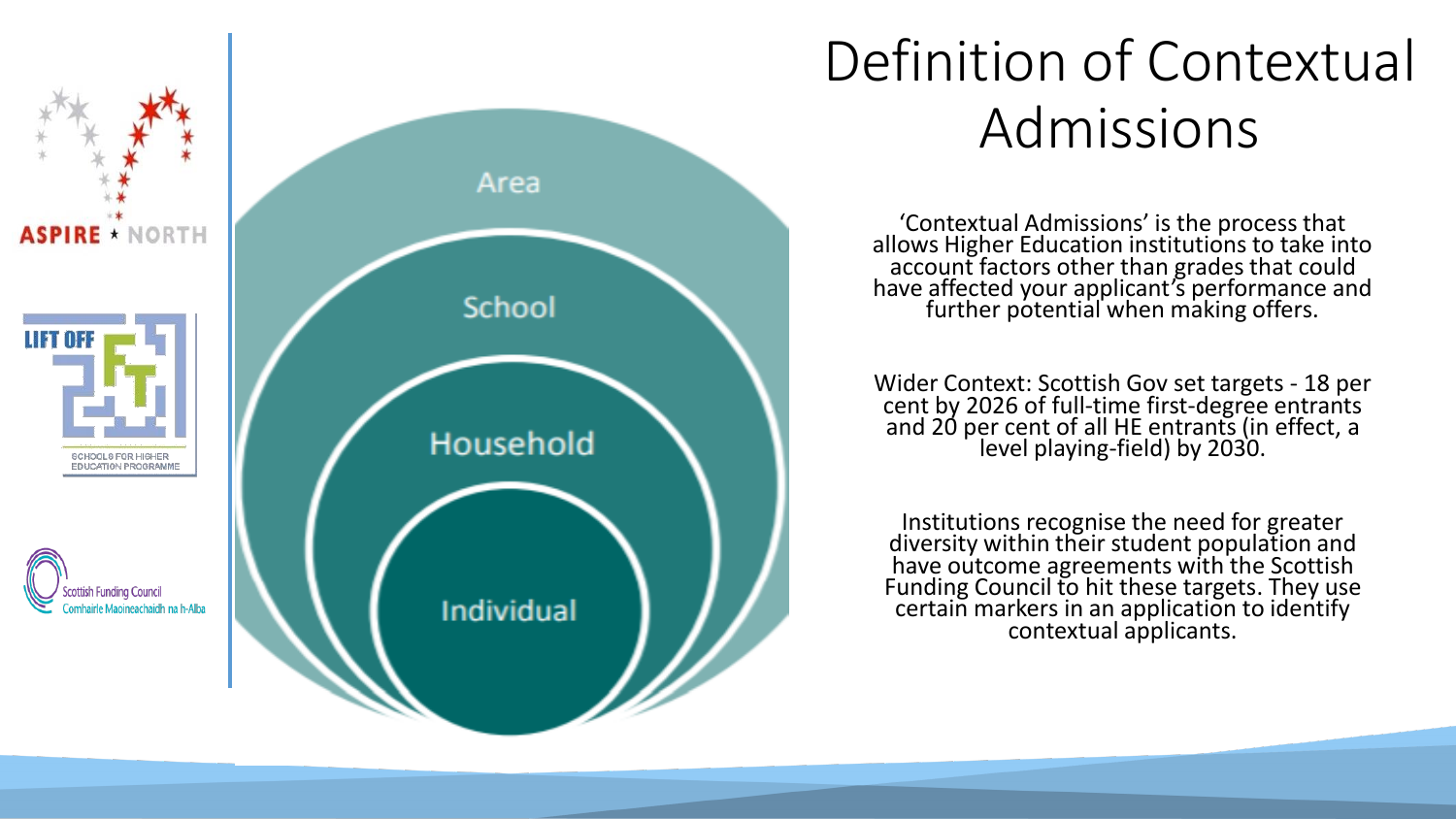![](_page_5_Figure_0.jpeg)

# What are markers are used?

**Area-level indicators**: being resident in an area of socio-economic disadvantage measured by the [Scottish Index of Multiple Deprivation](https://simd.scot/#/simd2020/BTTTFTT/9/-4.0000/55.9000/) (SIMD20/40)

**Individual-level indicators**: care leaver or carer, first in family to go to university, refugee or asylum seeker status, FSM and adverse personal circumstances resulting in significant educational disruption.

## **Widening Participation Programmes:**

![](_page_5_Picture_5.jpeg)

![](_page_5_Picture_6.jpeg)

![](_page_5_Picture_7.jpeg)

![](_page_5_Picture_8.jpeg)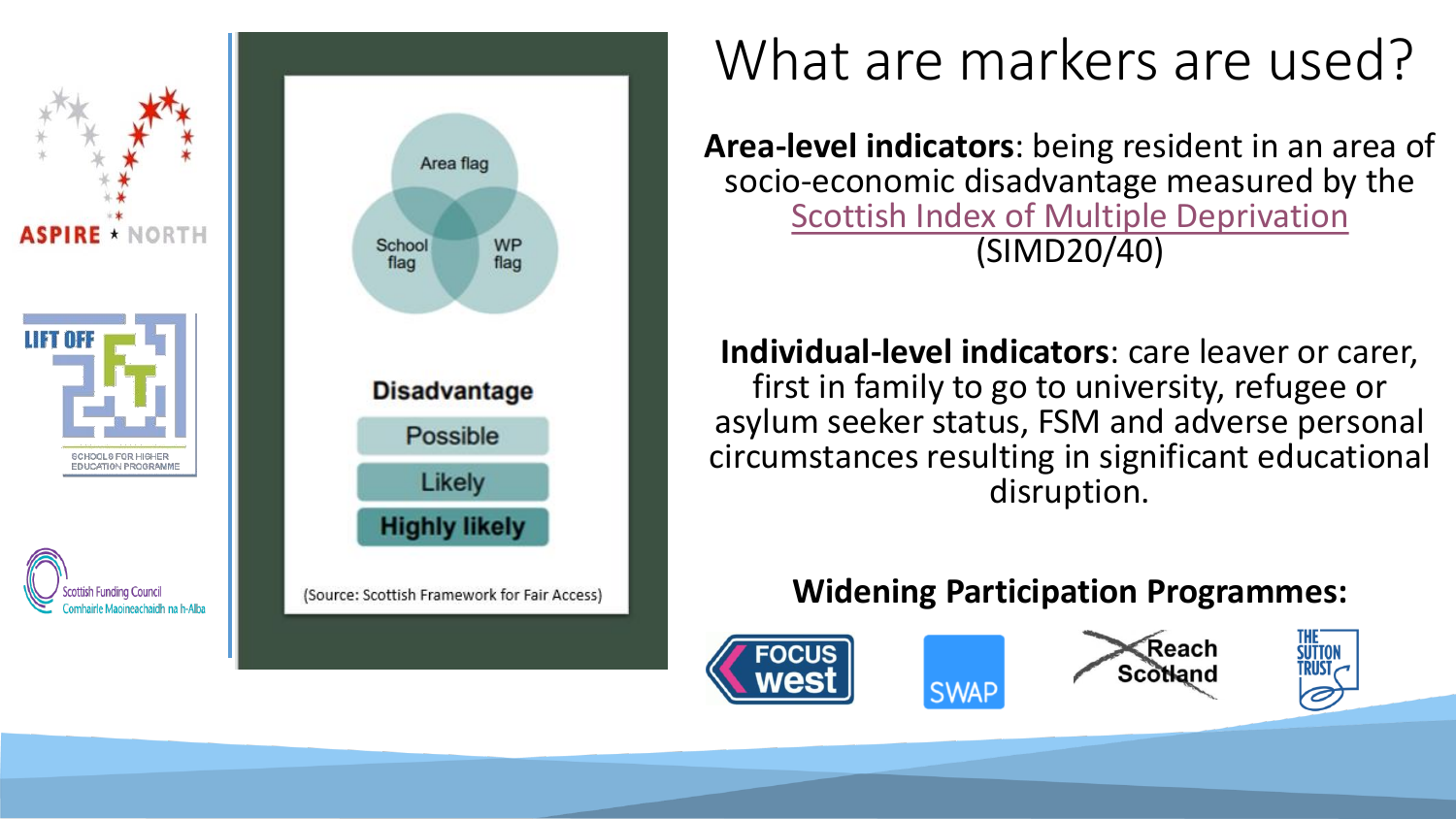![](_page_6_Picture_0.jpeg)

![](_page_6_Picture_1.jpeg)

![](_page_6_Picture_2.jpeg)

Used by institutions, among other ways, to identify targeted need for [application support,](https://www.uws.ac.uk/university-life/student-support-wellbeing/care-experienced-carer-or-estranged-student/) [lower entry requirement,](https://www.ed.ac.uk/studying/undergraduate/degrees/index.php?action=programme&code=NN14) accommodation d[iscounts, Bursary Offers & summer school offers, Eligibility for](https://www.hw.ac.uk/study/widening-participation/college-students.htm) transition events and on-going support throughout their HE careers.

![](_page_6_Picture_4.jpeg)

![](_page_6_Picture_5.jpeg)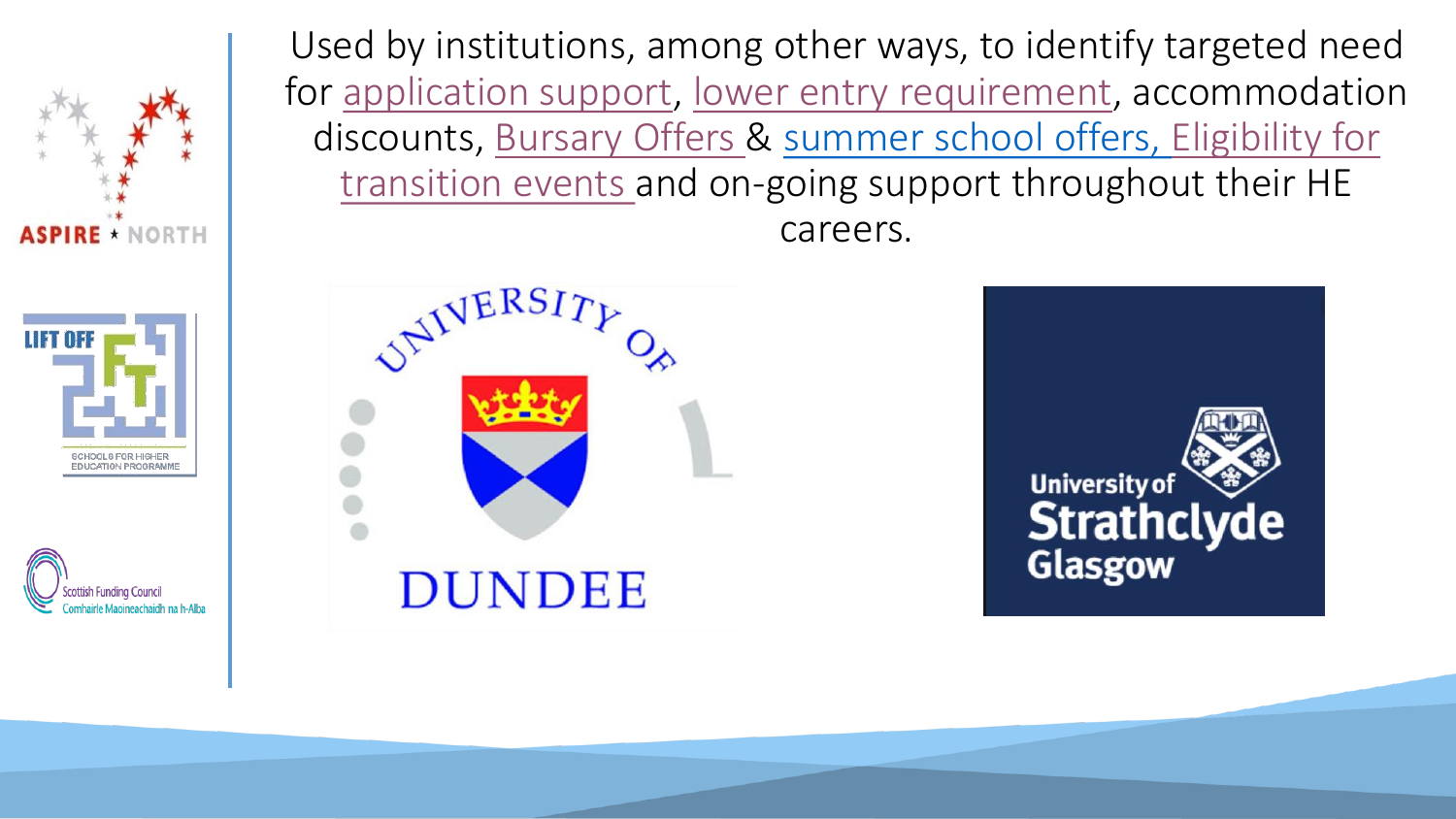![](_page_7_Picture_0.jpeg)

![](_page_7_Picture_1.jpeg)

![](_page_7_Picture_2.jpeg)

![](_page_7_Picture_3.jpeg)

Activities in preparation for higher education: 1

For example: summer schools, Saturday university, campus days, summer academies, taster courses and booster courses. If you have not taken any such course, please leave these sections blank

| Start date                                                                | Month<br>Year                                                                                                                                                                                                                                                                             |                         |
|---------------------------------------------------------------------------|-------------------------------------------------------------------------------------------------------------------------------------------------------------------------------------------------------------------------------------------------------------------------------------------|-------------------------|
| Duration (days)                                                           | Dav ▼                                                                                                                                                                                                                                                                                     |                         |
| School year                                                               | Please select<br>2<br>▼                                                                                                                                                                                                                                                                   |                         |
| Location                                                                  | see list                                                                                                                                                                                                                                                                                  | 2                       |
| Sponsor                                                                   | Please select.<br>Please select                                                                                                                                                                                                                                                           | ?                       |
| Activities in preparation for high                                        | Academic Enrichment programme (AEP)<br>Aim Higher                                                                                                                                                                                                                                         |                         |
| Start date                                                                | <b>ASPIRENorth</b>                                                                                                                                                                                                                                                                        |                         |
| Duration (days)                                                           | Discovering Queen's programme<br><b>FOCUS West</b><br>Higher Education Insight Programme (HEI)                                                                                                                                                                                            |                         |
| School year                                                               | <b>IFAPS</b><br><b>LIFT OFF</b>                                                                                                                                                                                                                                                           |                         |
| Location                                                                  | Nottingham Potential Summer School<br><b>NUEntry</b>                                                                                                                                                                                                                                      | list                    |
| Sponsor                                                                   | Reaching Wider<br><b>Realising Opportunities</b>                                                                                                                                                                                                                                          | $\overline{\mathbf{r}}$ |
| Have you been in care?                                                    | Routes to the Profession (R2P)<br><b>Sutton Trust</b><br>UNIO Summer School                                                                                                                                                                                                               |                         |
| Duration in care                                                          | UniTracks                                                                                                                                                                                                                                                                                 | indicate the            |
|                                                                           | Villiers Park post-16 Residential Course                                                                                                                                                                                                                                                  |                         |
|                                                                           |                                                                                                                                                                                                                                                                                           |                         |
|                                                                           | Villiers Park Scholars Programme                                                                                                                                                                                                                                                          |                         |
| Parental education                                                        | YG\&T Academy<br>education qualifications, such as a degree, diploma or certificate of<br>higher education?                                                                                                                                                                               | any higher              |
|                                                                           | Please select                                                                                                                                                                                                                                                                             |                         |
| Occupational background*                                                  | If you are under 21, please give the job title of your parent, step-parent or<br>quardian who earns the most. If she or he is retired or unemployed, give<br>their most recent job title. If you are 21 or over, please give your own job<br>title. Click 'find' and enter the job title. | find                    |
|                                                                           |                                                                                                                                                                                                                                                                                           |                         |
| I would like correspondence from<br>Welsh universities, colleges and UCAS | ()Yes (®)No                                                                                                                                                                                                                                                                               |                         |

Additional Information: - Have you attended an Open Day? - Any other campus events, Summer Schools - Attended SHEP residential(s)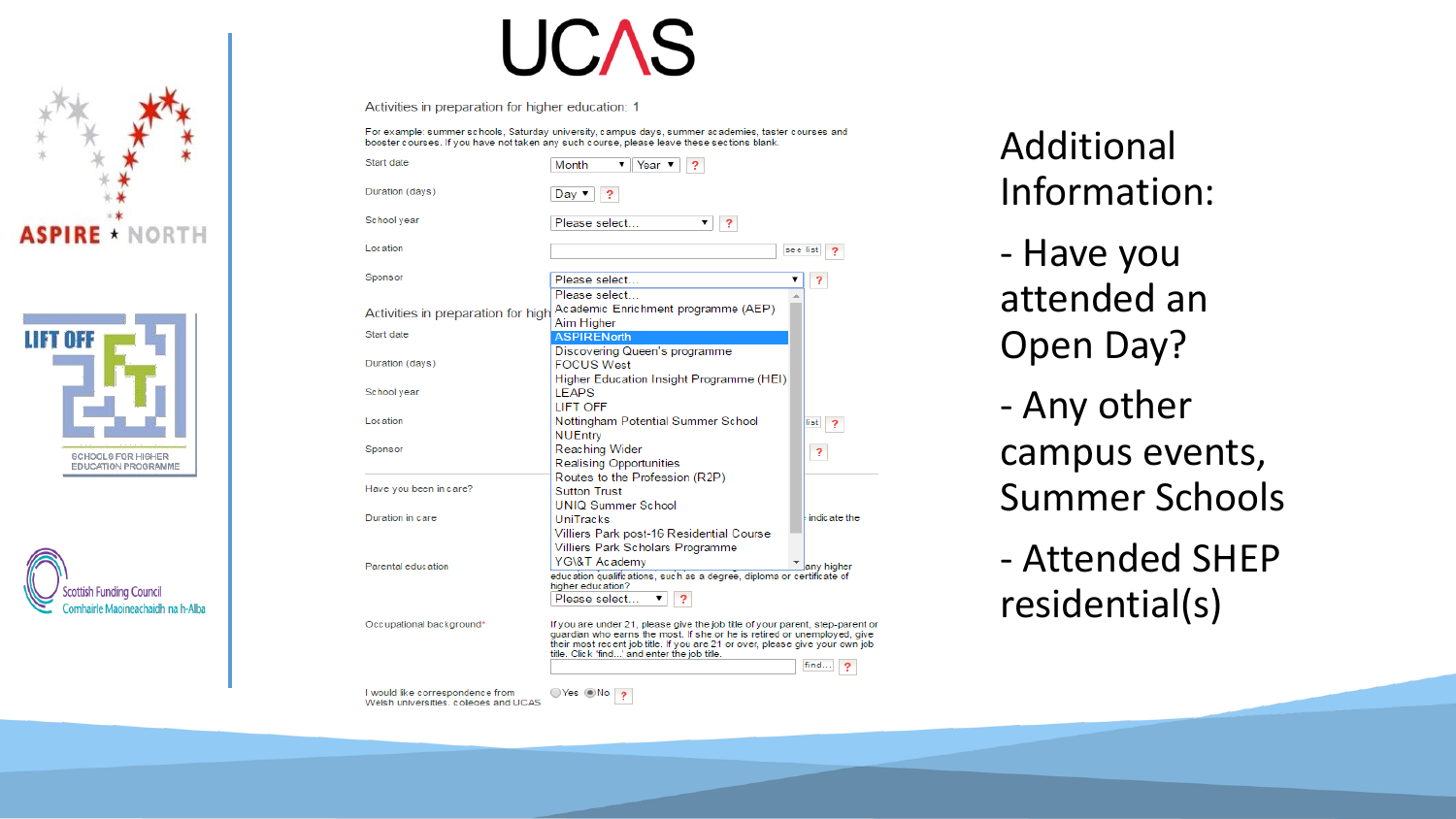![](_page_8_Picture_0.jpeg)

![](_page_8_Picture_1.jpeg)

![](_page_8_Picture_2.jpeg)

![](_page_8_Picture_3.jpeg)

| Occupational background*                                                                    | education qualifications, such as a degree, diploma or certificate of<br>higher education?<br>Please select<br>If you are under 21, please give the job title of your parent, step-parent or<br>guardian who earns the most. If she or he is retired or unemployed, give<br>their most recent job title. If you are 21 or over, please give your own job<br>title. Click 'find' and enter the job title.<br>find | - Does NOT dis<br>- Do not feel ei<br>- Universities/<br>statistics to she |
|---------------------------------------------------------------------------------------------|------------------------------------------------------------------------------------------------------------------------------------------------------------------------------------------------------------------------------------------------------------------------------------------------------------------------------------------------------------------------------------------------------------------|----------------------------------------------------------------------------|
| I would like correspondence from<br>Welsh universities, colleges and UCAS<br>to be in Welsh | ◯Yes ◎No<br>section completed                                                                                                                                                                                                                                                                                                                                                                                    | students from                                                              |
| itions I Privacy policy                                                                     | cancel<br>© UCAS 2016                                                                                                                                                                                                                                                                                                                                                                                            |                                                                            |

ormation section:

if in care for 3

- scriminate
- mbarrassed

Colleges gather ow they attract all backgrounds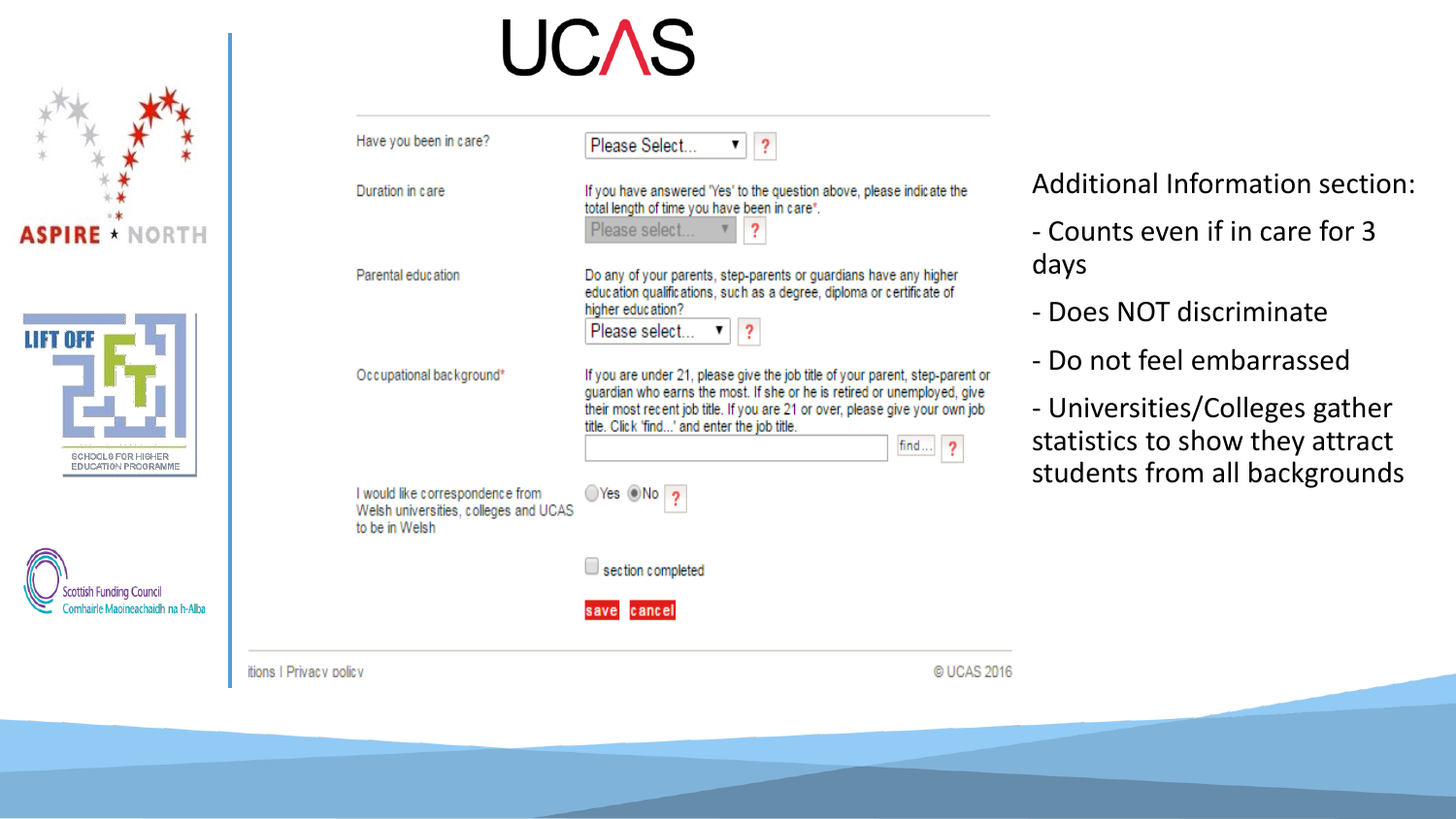![](_page_9_Picture_0.jpeg)

![](_page_9_Picture_1.jpeg)

![](_page_9_Picture_2.jpeg)

## **Application for a Full-time Course** commencing 2020-2021

**EXTRA HELP WITH YOUR STUDIES** - North East Scotland College offers a wide range of learning support to students who have additional learning or support requirements including: physical or sensory impairments; specific learning difficulties e.g. dyslexia; autistic spectrum disorder; physical/medical/mental health conditions; being a carer; being care experienced etc. If you think you may require additional learning or assessment support in College, please indicate this below and we will contact you to discuss how best we can support you should you be accepted onto a College course.

You do not have to provide this information, but NESCol is committed to providing you with a range of additional support where appropriate to ensure a positive and successful College experience.

Do you think that you may require additional learning or assessment support in College? YES  $\Box$  NO

#### **CARE EXPERIENCED (LOOKED AFTER YOUNG PEOPLE)**

The term care experienced is used to include anyone who has been or is currently in care or from a looked after background at any stage in their life. It includes people who have been in foster care, kinship care, and those who are looked after at home with a supervision requirement.

You do not have to provide this information, but NESCol is committed to providing you with a range of additional support where appropriate to ensure a positive and successful College experience.

Are you care experienced?

YES  $\Box$  NO  $\Box$ 

#### **CARERS**

A carer is someone who provides significant unpaid support to family or a friend who could not manage without their help. Carers provide support for a number of reasons including illness, disability or drug/alcohol addiction. This term refers to caring duties beyond normal parenting duties.

**NORTH EAST** 

**SCOTLAND** COLLEGE

You do not have to provide this information, but NESCol is committed to providing you with a range of additional support where appropriate to ensure a positive and successful College experience.

![](_page_9_Picture_15.jpeg)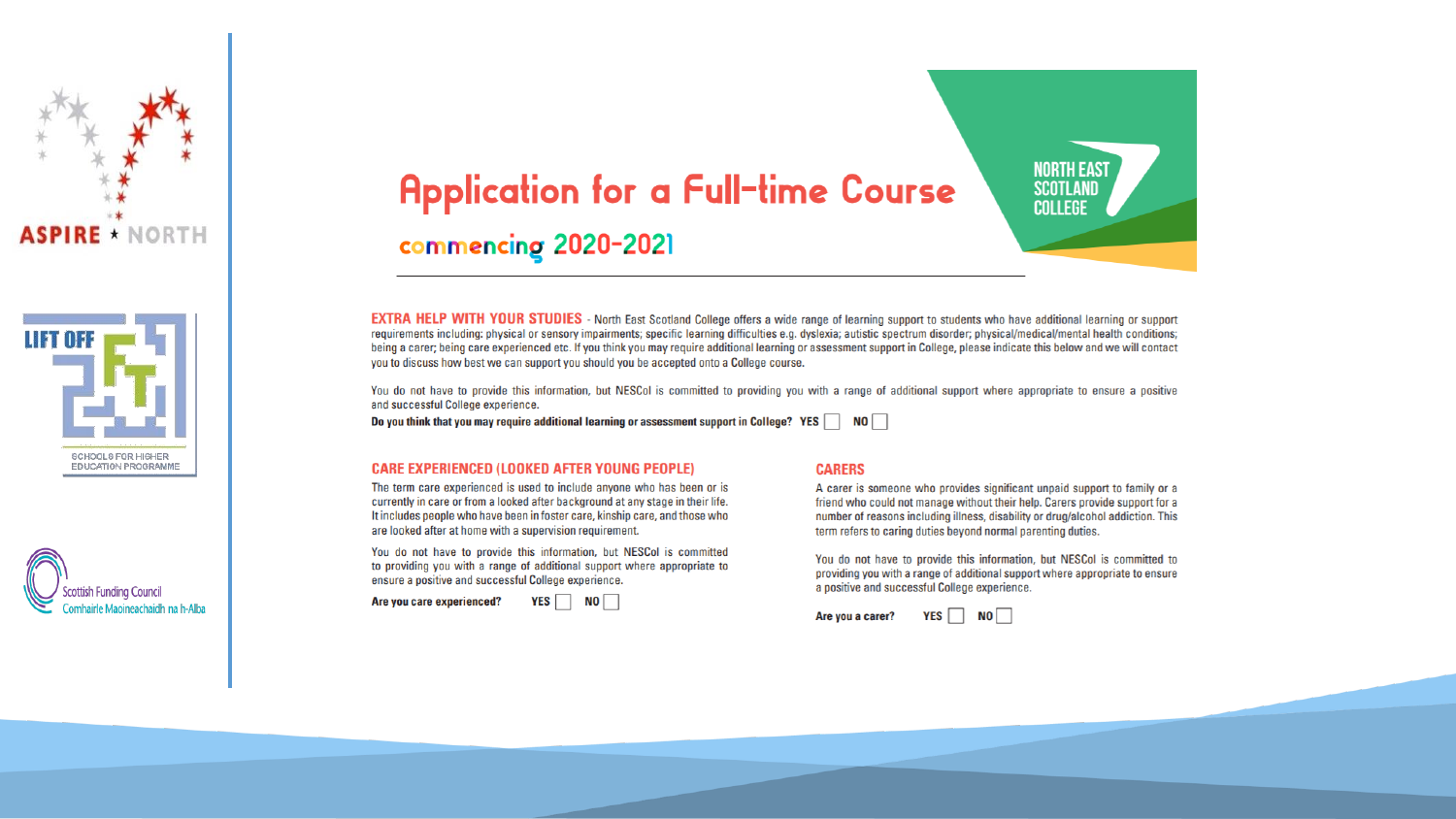![](_page_10_Picture_0.jpeg)

![](_page_10_Picture_1.jpeg)

![](_page_10_Picture_2.jpeg)

# Your strongest tool - The reference! Filling in the gaps and reinforcing context

![](_page_10_Picture_4.jpeg)

Opportunity for personal statement to highlight contextual factors but important to be mindful of limited space.

Highlighting what's NOT on a UCAS form such as FSM, Mature Student and personalised factors like estrangement, staffing shortages

The reference! Backing up/confirming some contextual factors whilst also filling in gaps as pupils have limited personal statement space.